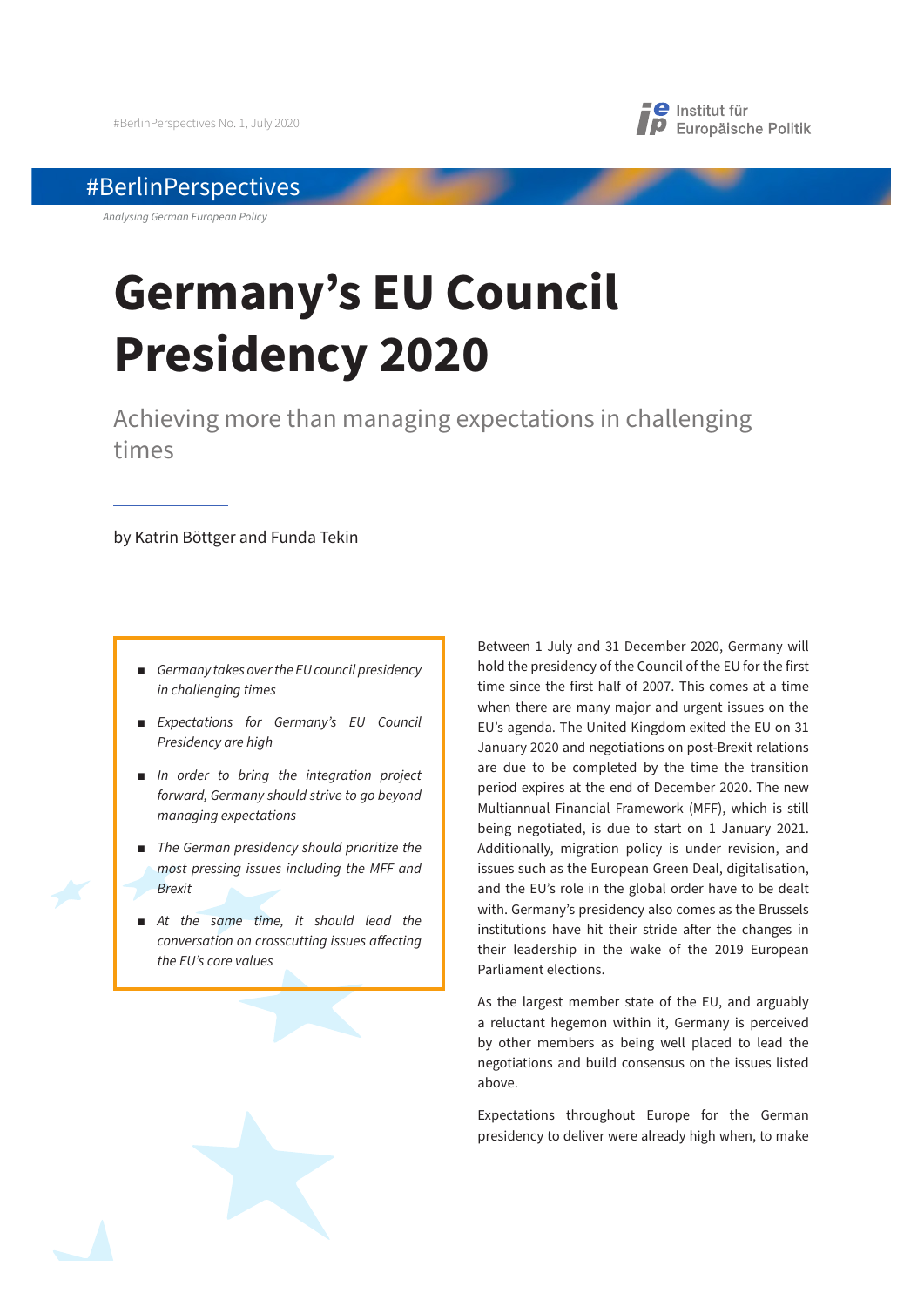the situation more challenging, the Covid-19 pandemic disrupted all plans and agendas for the remainder of the year. This challenges the German presidency in two significant ways. First, with regard to logistics, since most of the negotiations and meetings will have to be held virtually. Second, in terms of content and the structure of the presidency, the pandemic and its consequences demand a comprehensive recovery programme, on which member states are divided.

Expectations throughout Europe for the German presidency to deliver were already high when, to make the situation more challenging, the Covid-19 pandemic disrupted all plans and agendas for the remainder of the year.

The question facing the German presidency is how to avoid being overwhelmed by the multitude of tasks it is confronted with at such a time of insecurity. It will have to come down to prioritising certain issues while at the same time re-opening the debate surrounding the future of Europe.

## **Managing expectations**

Initially, Germany's general approach was to prepare and implement a decentralised presidency – in terms of content by involving all ministries and in terms of structure by holding events, especially informal council meetings, in large- and medium-sized cities across the country. Early on, the Federal Foreign Office was reluctant to divulge details of its programme, because it did not want to take the limelight away from the preceding Croatian presidency, and because it expected the programme to be largely shaped as needs arose during these six months. One of the few elements that were communicated rather early was the holding of an EU-China summit, which was due to be held in Leipzig in September 2020 but has now been postponed.

Overall, especially looking back at Germany's successful and consequential 2007 presidency, there were strong hopes within the country and beyond, that this time around it would be able to cut the Gordian knot on the multitude of issues that are at an impasse, such as migration and on the MFF. The hope in Berlin in 2019 that the MFF negotiations would have been concluded by the time Germany took over the presidency has turned out to be wishful thinking.

## **Challenging times**

With the Covid-19 pandemic developing and influencing all policymaking, German officials soon realised that their assumption that the presidency's programme would be shaped as needs arose has turned out to be more accurate than they could have known. The multifaceted challenge of the Covid-19 crisis has added challenges for the German presidency: health issues, social effects, economic recession, initial responses that lacked solidarity, uncoordinated actions by member states that put Schengen and the internal market at risk, and the need to hold many, if not all, meetings virtually, which the Council infrastructure is ill-equipped for.

The German government started to adapt to the situation step-by-step, first, by acknowledging the general need for reworking its programme. Second, by rethinking its position on the MFF, which was initially based on a limit of 1% GNI of the EU-27. And, third, by realising that, due to the focus on short-term emergency action during the first half of 2020, all large dossiers, including the Brexit negotiations, would fall squarely within the German presidency which, in turn, reduces the time available to address any non-mandatory issues.

The priorities of the German government, were therefore realigned with the amended European Commission's working programme for 2020 by also postponing some topics to the agenda for 2021. But, even after this effort at prioritisation, the list of topics to be tackled this year remains extensive. It includes pressing issues such as aligning the recovery plan with the green deal (green recovery), strengthening the youth dimension, digital and technological sovereignty, a functioning internal market, the Common European Asylum System,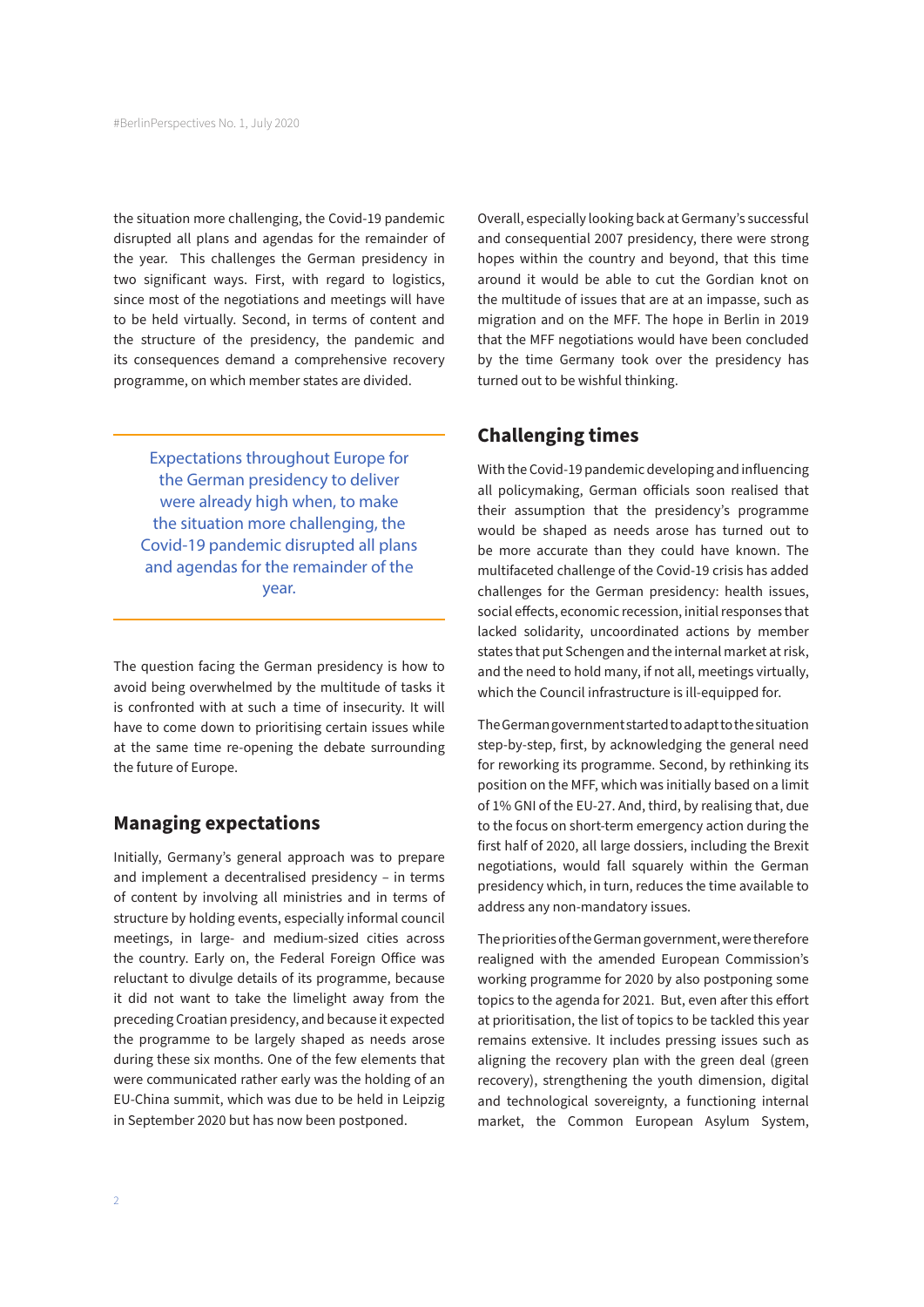preservation of the rule of law based on the annual review by the European Commission, stabilising the fragile neighbourhood, and the Common Security and Defence Policy. It fails to mention the conference on the future of Europe, something German officials have justified by highlighting that the list contained topics rather than formats.

### **Options for framing the presidency**

It is important to keep in mind the fact that, beside Germany's presidency of the Council of the EU, other EU institutional actors will also be playing a decisive role in the next six months, therefore, Germany's scope of action might be limited or will at least need to be streamlined with the European Commission's work programme, the strategic Agenda of the European Council and the programme of the Trio Presidency that Germany shares with Portugal and Slovenia. Yet, the German government has three main options, building on a Council presidency's functions of administrator, agenda manager, honest broker and representative figure.

The first option is for Germany to calibrate its programme carefully based on a needs assessment. This means that some issues can be shifted onto the agenda of the following presidencies to the benefit of more pressing ones that cannot wait. It can also postpone issues it does not want to, or are too difficult to, tackle during the presidency proceedings.

The second option is to muddle through by taking action wherever and whenever needed. In doing so, Germany might be able to broker hard-won solutions on selected issues. However, this also risks doing things only halfheartedly – for example, a virtual Conference on the Future of Europe – which would lead to unsatisfactory results.

A third option for Germany would be to attempt a bold qualitative leap forward, which the EU desperately needs. This requires engaging in structured debates on visions for the EU that set the frame for making the EU more resilient in a targeted manner. In this, Germany can draw from its 2007 presidency, during which it successfully laid the groundwork for the Lisbon Treaty.

#### **The way to go**

Undoubtedly, Germany is taking over the presidency of the Council of the EU in difficult times. Nonetheless, it should not forgo the opportunity its term presents to leave a mark on European integration – just as it was able to do in 2007. The Covid-19 pandemic requires urgent recovery measures.

It also challenges Germany to set up more than a mere 'Corona presidency', because the pandemic has highlighted and reinforced structural deficits emerging in the EU, such as the undermining of the rule of law in several member states, national backlashes evident in rising Eurosceptic populism or socio-economic divisions within member states. Getting the EU back on track requires more than a piecemeal approach. Therefore, the German presidency should follow a two-pronged, calibrated approach balancing the most urgent issues and the fundamental questions, and avoiding muddling through.

It also challenges Germany to set up more than a mere 'Corona presidency', because the pandemic has highlighted and reinforced structural deficits emerging in the EU.

During the German presidency, the EU will have to deliver on the Covid-19 recovery plan, the MFF and Brexit, and make substantial progress on digitalization and climate change,if the EU does not want to miss the targets of the European Commission as well as find a way forward for reforming the Common European Asylum System. Beyond that, it is essential that Germany's presidency does not shy away from fundamental issues affecting the EU's core values. This must include questions such as how the EU wants to safeguard its values internally, and what role it wants to play for its citizens and as a foreign policy actor. The answers to these questions should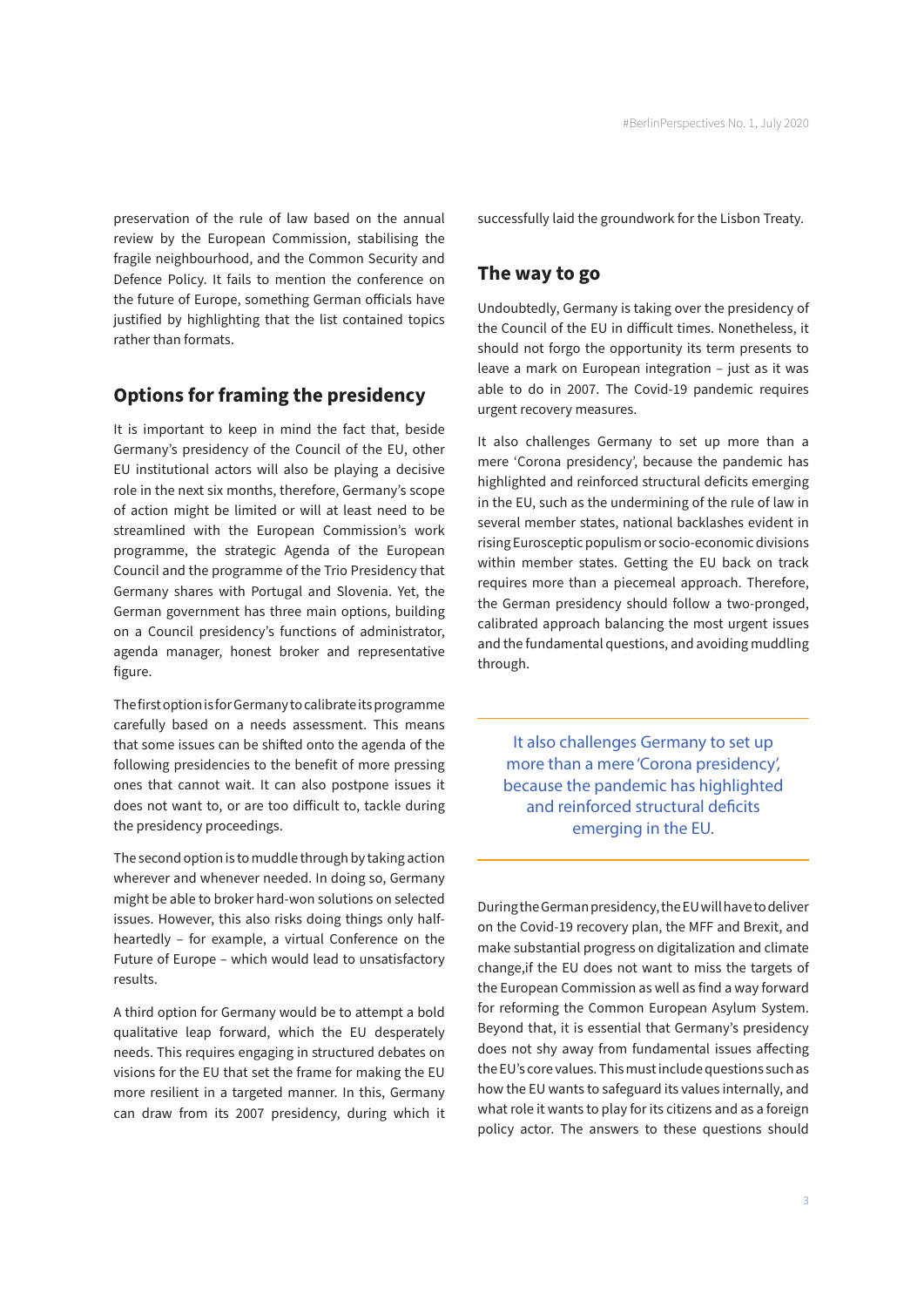guide the EU internally in protecting the Schengen area and the internal market as well as finalising the economic and fiscal union. They should also guide the EU in its external action, a dimension where it faces worrisome developments not only with regard to China but also to the United States and Turkey.

Therefore, only by daring to extend the scope of its presidency beyond striving for short-term policy solutions by enabling crosscutting conversations about the future can Germany set the direction for the European integration project for years to come.